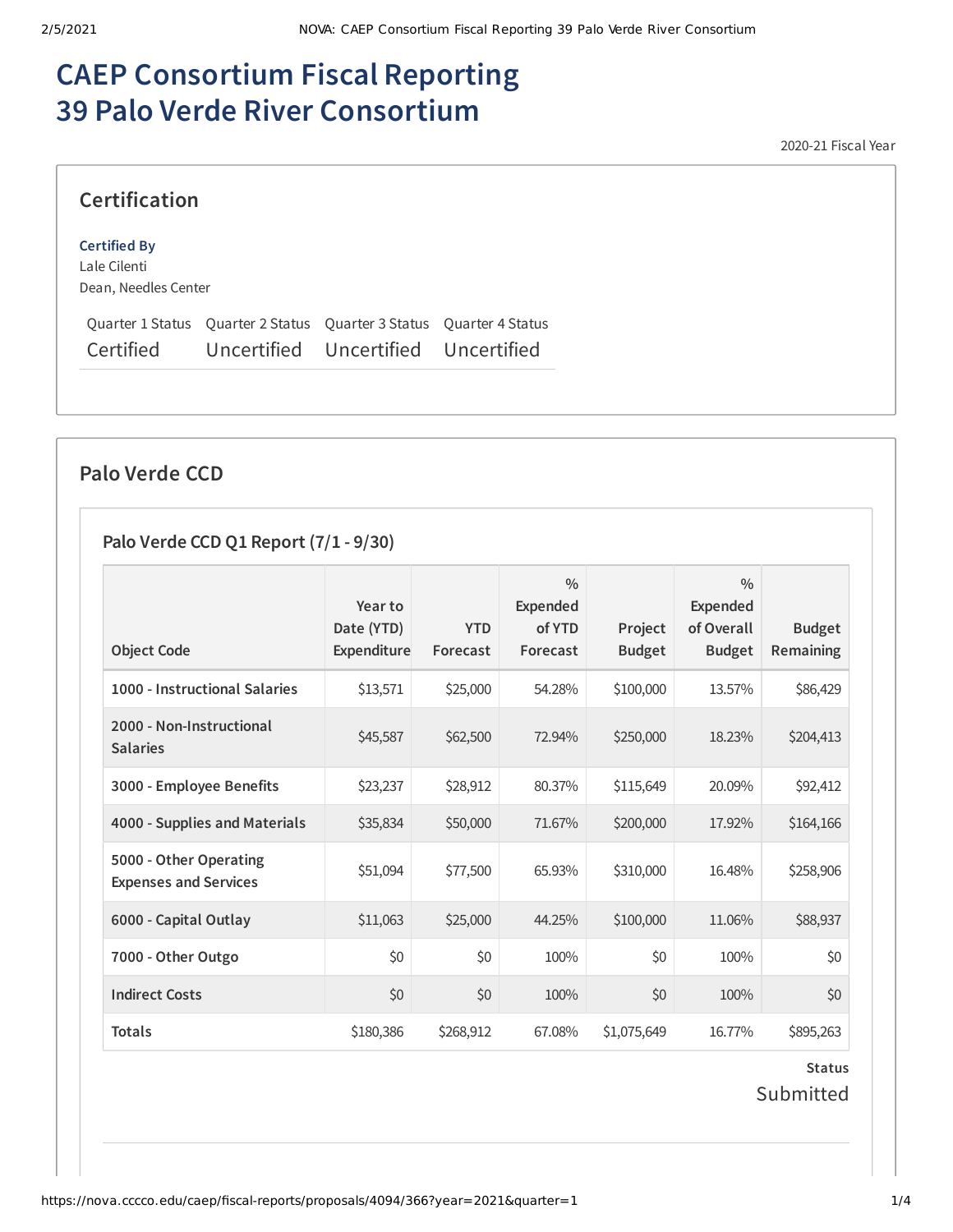#### **Palo Verde CCD Q2 Report (10/1 - 12/31)**

| <b>Object Code</b>                                     | Year to<br>Date (YTD)<br>Expenditure | <b>YTD</b><br>Forecast | $\frac{0}{0}$<br><b>Expended</b><br>of YTD<br>Forecast | Project<br><b>Budget</b> | $\frac{0}{0}$<br><b>Expended</b><br>of Overall<br><b>Budget</b> | <b>Budget</b><br>Remaining |
|--------------------------------------------------------|--------------------------------------|------------------------|--------------------------------------------------------|--------------------------|-----------------------------------------------------------------|----------------------------|
| 1000 - Instructional Salaries                          | \$13,571                             | \$50,000               | 27.14%                                                 | \$100,000                | 13.57%                                                          | \$86,429                   |
| 2000 - Non-Instructional<br><b>Salaries</b>            | \$45,587                             | \$125,000              | 36.47%                                                 | \$250,000                | 18.23%                                                          | \$204,413                  |
| 3000 - Employee Benefits                               | \$23,237                             | \$57,825               | 40.19%                                                 | \$115,649                | 20.09%                                                          | \$92,412                   |
| 4000 - Supplies and Materials                          | \$35,834                             | \$100,000              | 35.83%                                                 | \$200,000                | 17.92%                                                          | \$164,166                  |
| 5000 - Other Operating<br><b>Expenses and Services</b> | \$51,094                             | \$155,000              | 32.96%                                                 | \$310,000                | 16.48%                                                          | \$258,906                  |
| 6000 - Capital Outlay                                  | \$11,063                             | \$50,000               | 22.13%                                                 | \$100,000                | 11.06%                                                          | \$88,937                   |
| 7000 - Other Outgo                                     | \$0                                  | \$0                    | 100%                                                   | \$0                      | 100%                                                            | \$0                        |
| <b>Indirect Costs</b>                                  | \$0                                  | \$0                    | 100%                                                   | \$0                      | 100%                                                            | \$0                        |
| <b>Totals</b>                                          | \$180,386                            | \$537,825              | 33.54%                                                 | \$1,075,649              | 16.77%                                                          | \$895,263                  |

#### **Status** Unsubmitted

#### **Palo Verde CCD Q3 Report (1/1 - 3/31)**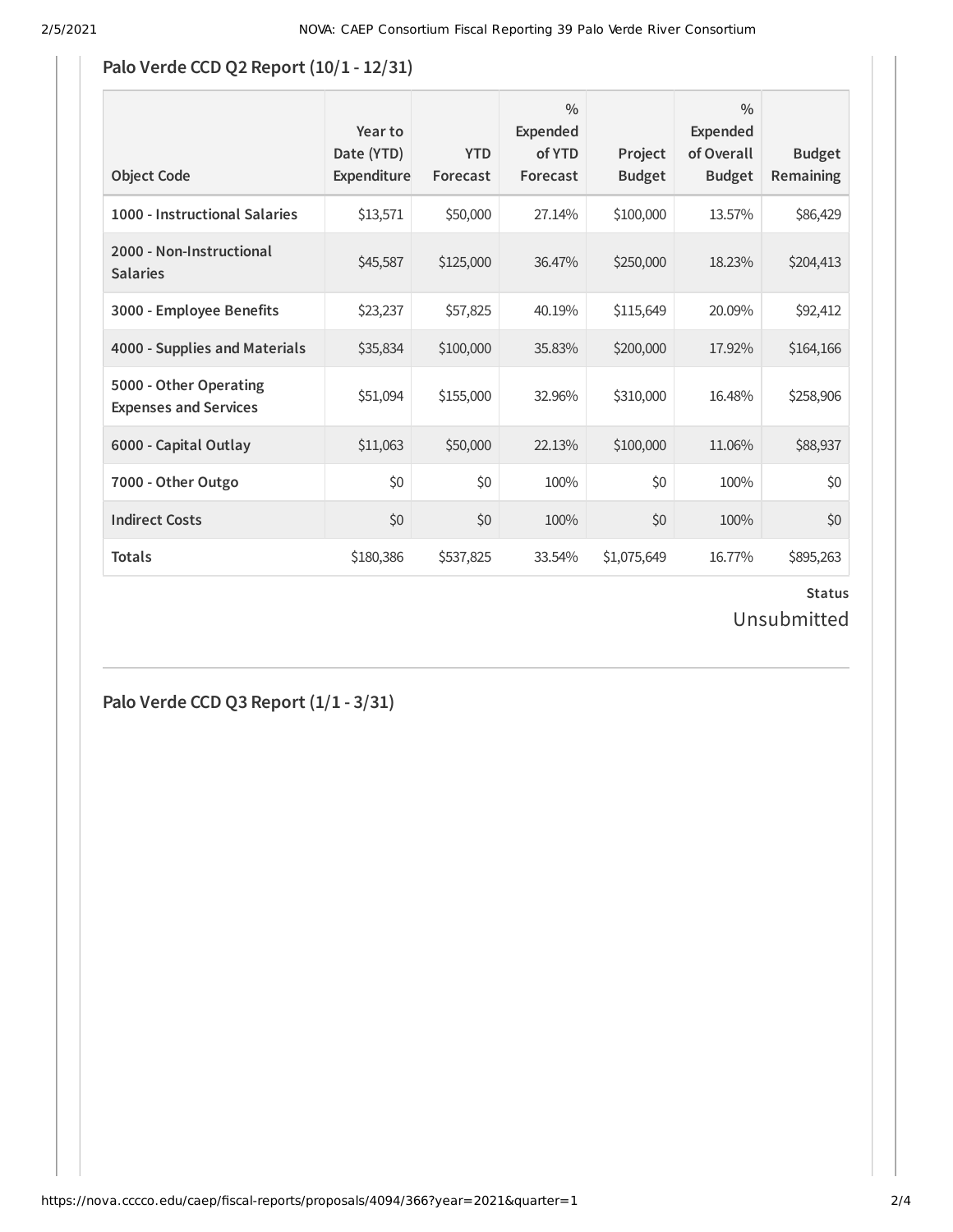2/5/2021 NOVA: CAEP Consortium Fiscal Reporting 39 Palo Verde River Consortium

| <b>Object Code</b>                                     | Year to<br>Date (YTD)<br>Expenditure | <b>YTD</b><br>Forecast | $\frac{0}{0}$<br>Expended<br>of YTD<br>Forecast | Project<br><b>Budget</b> | $\frac{0}{0}$<br>Expended<br>of Overall<br><b>Budget</b> | <b>Budget</b><br><b>Remaining</b> |
|--------------------------------------------------------|--------------------------------------|------------------------|-------------------------------------------------|--------------------------|----------------------------------------------------------|-----------------------------------|
| 1000 - Instructional Salaries                          | \$13,571                             | \$75,000               | 18.09%                                          | \$100,000                | 13.57%                                                   | \$86,429                          |
| 2000 - Non-Instructional<br><b>Salaries</b>            | \$45,587                             | \$187,500              | 24.31%                                          | \$250,000                | 18.23%                                                   | \$204,413                         |
| 3000 - Employee Benefits                               | \$23,237                             | \$86,737               | 26.79%                                          | \$115,649                | 20.09%                                                   | \$92,412                          |
| 4000 - Supplies and Materials                          | \$35,834                             | \$150,000              | 23.89%                                          | \$200,000                | 17.92%                                                   | \$164,166                         |
| 5000 - Other Operating<br><b>Expenses and Services</b> | \$51,094                             | \$232,500              | 21.98%                                          | \$310,000                | 16.48%                                                   | \$258,906                         |
| 6000 - Capital Outlay                                  | \$11,063                             | \$75,000               | 14.75%                                          | \$100,000                | 11.06%                                                   | \$88,937                          |
| 7000 - Other Outgo                                     | \$0                                  | \$0                    | 100%                                            | \$0                      | 100%                                                     | \$0                               |
| <b>Indirect Costs</b>                                  | \$0                                  | \$0                    | 100%                                            | \$0                      | 100%                                                     | \$0                               |
| <b>Totals</b>                                          | \$180,386                            | \$806,737              | 22.36%                                          | \$1,075,649              | 16.77%                                                   | \$895,263                         |

### **Status**

## Unsubmitted

**Palo Verde CCD Q4 Report (4/1 - 6/30)**